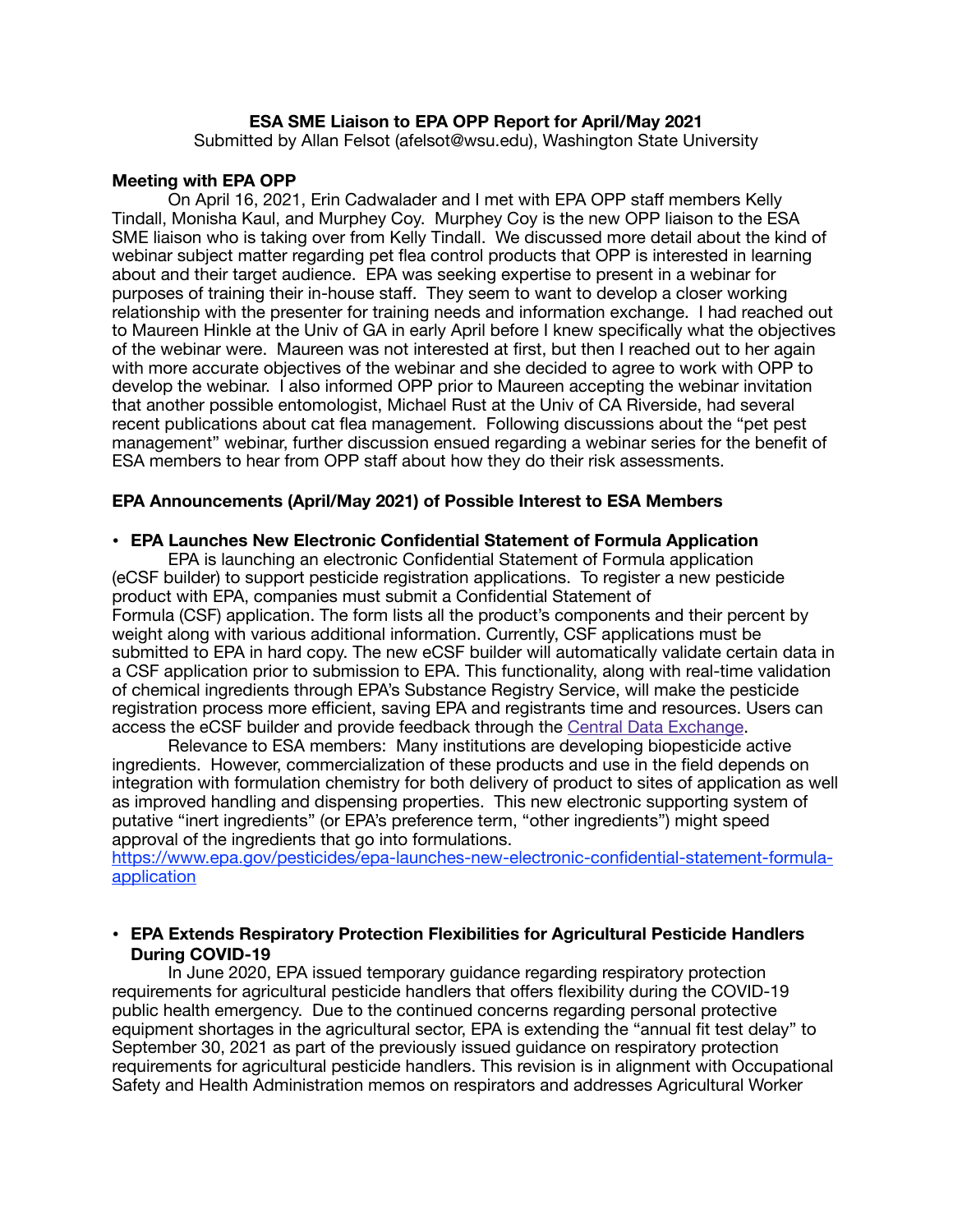Protection Standard (WPS) requirements under the Federal Insecticide, Fungicide, and Rodenticide Act.

The remainder of the June 2020 guidance remains in effect. The following link is to EPA's amended statement and includes provisions of the "fit test delay" option. Basically, it allows fit testing done in 2019 or 2020 to suffice for meeting the Worker Protection Standard if certain conditions are met.

[URL: https://www.epa.gov/enforcement/amended-statement-regarding-respiratory-protection](https://www.epa.gov/enforcement/amended-statement-regarding-respiratory-protection-shortages-and-reduced-availability)[shortages-and-reduced-availability](https://www.epa.gov/enforcement/amended-statement-regarding-respiratory-protection-shortages-and-reduced-availability)

# **• EPA Webinar about the Experimental Use Permit for the Oxitec Genetically Engineered**  *Aedes aegypti* **mosquitoes**

EPA released information on April 30th about a May 5th webinar for the public about the approval of an experimental use permit to allow Oxitec Ltd to field test genetically engeineerd Aedes aegyptic mosquitoes for population management.

EPA's documents (EUP, risk assessment) related to the Oxitec mosquito release can be accessed at URL <https://www.regulations.gov/search?filter=EPA-HQ-OPP-2019-0274>

# **• Meeting of the EPA PPDC (Pesticide Program Dialogue Committee)**

The Pesticide Program Dialogue Committee, a broadly representative federal advisory committee, meets with EPA on a regular basis to discuss pesticide regulatory, policy, and program implementation issues. The present biannual meeting was scheduled for May 12/13. The Committee represents a broad spectrum of stakeholders including state regulators, industry, professional science organizations, universities, and USDA scientists. The purpose of the Committee is to provide feedback to EPA on various pesticide regulatory, policy, and program implementation issues. Presently there are four working groups who are reporting about their activities at today's meeting. The working groups include Emerging Agriculture Technologies; Emerging Pathogens Workgroup; Farmworker and Clinicians; and Resistance Management. The Emerging Ag Technologies workgroup seems focused on drone or automatic vehicles spraying and questions of whether changes in risk assessments is possible with more precise applications, reduced rates, spot treatments. No documentation of activies of the Resistance Management workgroup are available.

URL for the PPDC: [https://www.epa.gov/pesticide-advisory-committees-and-regulatory](https://www.epa.gov/pesticide-advisory-committees-and-regulatory-partners/pesticide-program-dialogue-committee-ppdc)[partners/pesticide-program-dialogue-committee-ppdc](https://www.epa.gov/pesticide-advisory-committees-and-regulatory-partners/pesticide-program-dialogue-committee-ppdc)

# **• EPA Opens Comment Period on Draft Biological Opinion on Malathion**

In January 2017, EPA released the biological evaluation for malathion, which found potential effects on threatened and endangered species and their designated critical habitats. Because the biological evaluation for malathion made "likely to adversely affect" determinations to some threatened and endangered species and their designated critical habitats, EPA has been consulting with FWS to ensure the registration of malathion is not likely to jeopardize the continued existence of these species or adversely modify their critical habitats.

The U.S. Environmental Protection Agency (EPA) is seeking public comment on the U.S. Fish and Wildlife Service's (FWS) draft biological opinion for the registration of malathion. EPA encourages input on the RPAs and potential RPMs from pesticide users, registrants, public interest organizations, other interested parties, and state, tribal, and local governments. EPA will provide the comments to FWS for their consideration before they finalize the biological opinion. The public comment period will be open for 60 days and will close on June 19, 2021. The draft biological opinion is included in docket EPA-HQ-OPP-2021-0231 at [www.regulations.gov.](http://www.regulations.gov)

Link to the BiOP (Biological Opinion) re malathion: [https://www.epa.gov/endangered-species/](https://www.epa.gov/endangered-species/biological-opinions-available-public-comment) [biological-opinions-available-public-comment](https://www.epa.gov/endangered-species/biological-opinions-available-public-comment)